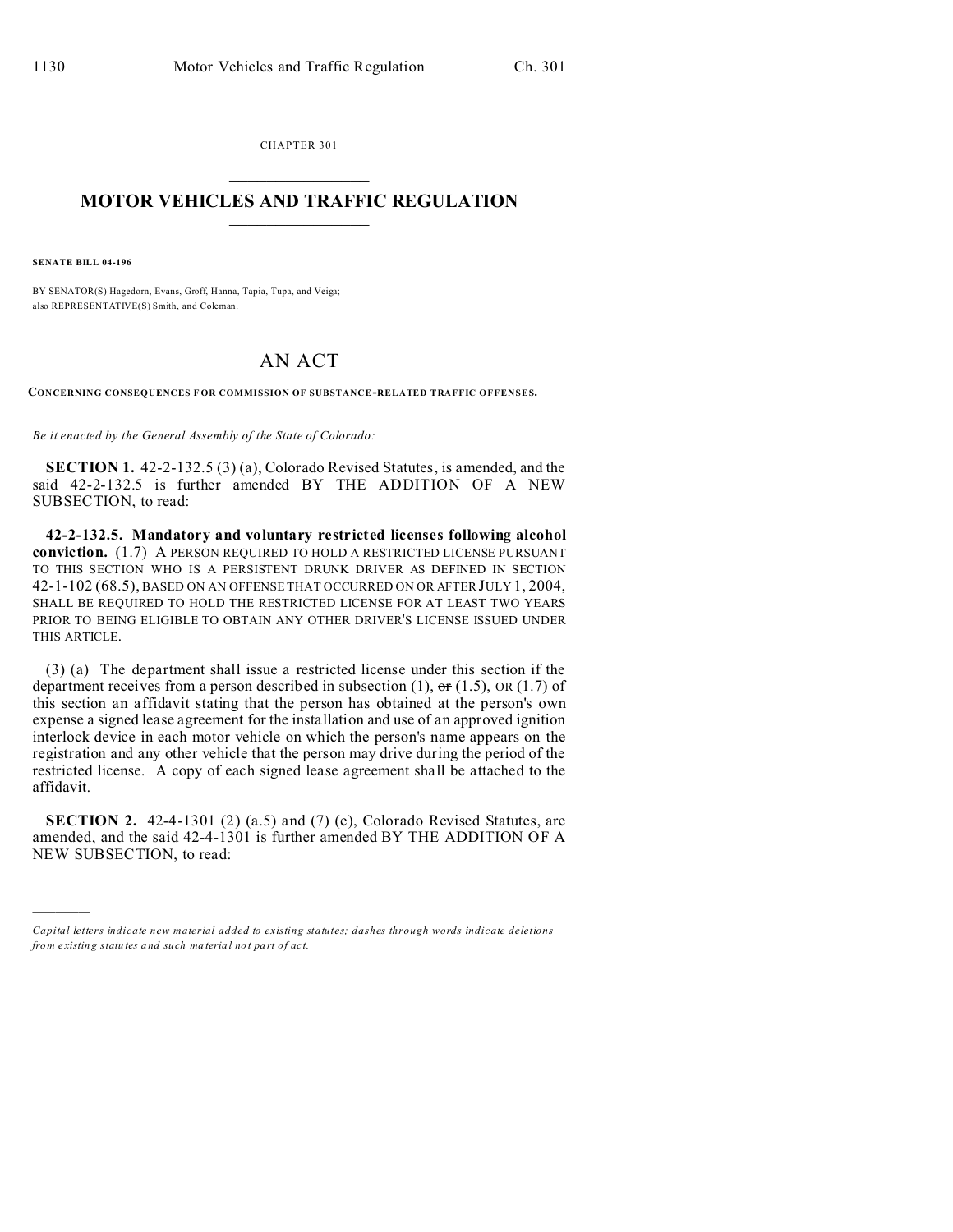**42-4-1301. Driving under the influence - driving while impaired - driving with excessive alcoholic content - penalties.** (2) (a.5) (I) It is a class A traffic infraction for any person under twenty-one years of age to drive any vehicle in this state when the person's BAC, as shown by analysis of the person's breath, is at least 0.02 but not more than 0.05 at the time of driving or within two hours after driving. THE COURT, UPON SENTENCING A DEFENDANT PURSUANT TO THIS SUBPARAGRAPH (I), MAY, IN ADDITION TO ANY PENALTY IMPOSED UNDER A CLASSA TRAFFIC INFRACTION, ORDER THAT THE DEFENDANT PERFORM UP TO TWENTY-FOUR HOURS OF USEFUL PUBLIC SERVICE, SUBJECT TO THE CONDITIONS AND RESTRICTIONS OF SECTION 18-1.3-507,C.R.S., AND MAY FURTHER ORDER THAT THE DEFENDANT SUBMIT TO AND COMPLETE AN ALCOHOL EVALUATION OR ASSESSMENT, AN ALCOHOL EDUCATION PROGRAM, OR AN ALCOHOL TREATMENT PROGRAM AT SUCH DEFENDANT'S OWN EXPENSE.

(II) A SECOND OR SUBSEQUENT VIOLATION OF THIS PARAGRAPH (a.5) SHALL BE A CLASS 2 TRAFFIC MISDEMEANOR.

(7) **Penalties.** (e) In addition to any other penalty provided by law, the court may sentence a defendant who is convicted pursuant to this section to a period of probation for purposes of treatment not to exceed two years; IN ADDITION, A COURT MAY ALSO SENTENCE A DEFENDANT WHO IS TWICE OR MORE CONVICTED PURSUANT TO THIS SECTION TO A PERIOD OF PROBATION NOT TO EXCEED TWO ADDITIONAL YEARS FOR THE PURPOSE OF MONITORING COMPLIANCE WITH COURT ORDERS. As a condition of probation, the defendant shall be required to make restitution in accordance with the provisions of section 18-1.3-205, C.R.S.

(8) A SECOND OR SUBSEQUENT VIOLATION OF THIS SECTION COMMITTED BY A PERSON UNDER EIGHTEEN YEARS OF AGE MAY BE FILED IN JUVENILE COURT.

**SECTION 3.** 19-2-104 (5), Colorado Revised Statutes, is amended to read:

**19-2-104. Jurisdiction.** (5) Notwithstanding any other provision of this section to the contrary, the juvenile court and the county court shall have concurrent jurisdiction over a juvenile who is under eighteen years of age and who is charged with a violation of section 18-13-122, 18-18-406 (1) or (3), 18-18-428, 18-18-429,  $\sigma$ r 18-18-430, OR 42-4-1301, C.R.S.; except that, if the juvenile court accepts jurisdiction over such a juvenile, the county court jurisdiction shall terminate.

**SECTION 4.** 42-2-124 (4), Colorado Revised Statutes, is amended to read:

**42-2-124. When court to report convictions.** (4) For the purposes of section 42-2-125 (1) (g), (1) (g, 5), (1) (m), and (1) (n) and section 42-2-127.3, an adjudication of delinquency under title 19, C.R.S., for the acts described in such sections shall be considered to be a conviction for purposes of this section. However, an expungement of an adjudication of delinquency shall not result in a rescission of the revocation or suspension of the driving privilege unless said expungement is a result of a reversal of the adjudication on appeal.

**SECTION 5. Effective date - applicability.** This act shall take effect July 1, 2004, and shall apply to offenses committed on or after said date.